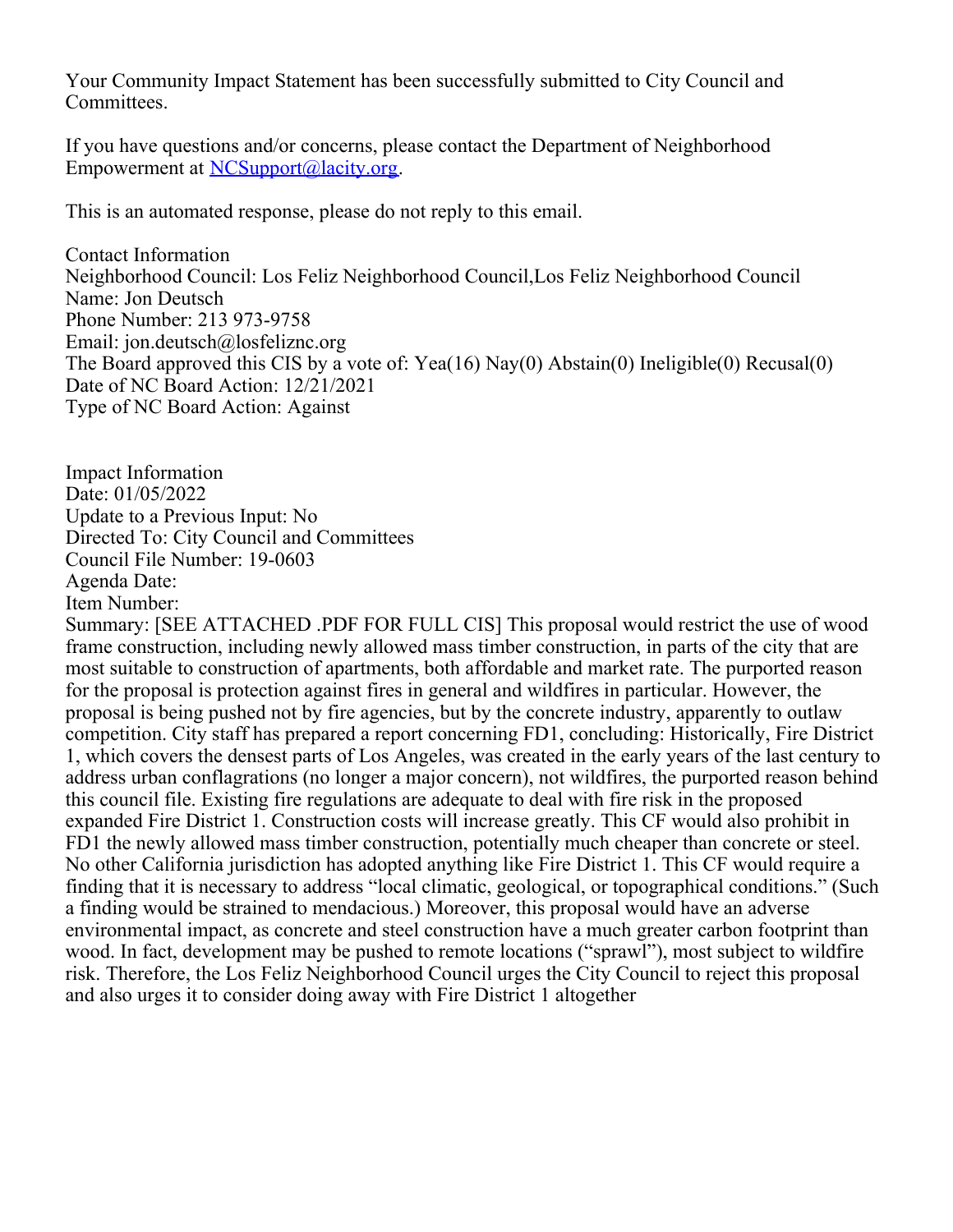

**TREASURER** Erica Vilardi-Espinosa |

**VICE PRESIDENT** Celine Vacher - Communications **PRESIDENT** 

**VICE PRESIDENT** | Jon Deutsch | Dan McNamara - Administration | Misty LeGrande

**SECRETARY** 

## - COMMUNITY IMPACT STATEMENT -

Council File: 19-0603

Title: City Building Code Fire District 1 Expansion / California Department of Forestry / Fire Protection Very High Severity Zone / City High Wind Velocity Zone / Ordinance

Position: Oppose

This proposal would restrict the use of wood frame construction, including mass timber construction, in parts of the city that are most suitable to construction of apartments, both affordable and market rate. The purported reason for the proposal is protection against fires in general and wildfires in particular. However, the proposal is being pushed not by fire agencies, but by the concrete industry, with all the appearances that it is a naked attempt to restrict competing, cheaper building products.

City staff has prepared a report in response to a City Council request examining several issues concerning this proposal. Its conclusions negate rather than support the proposal. Historically, Fire District 1 was created in the early years of the last century, when conflagrations such as that resulting from the 1906 San Francisco earthquake and fire were still a significant hazard. Its present configuration covers the densest parts of the city rather than those bordering potential wildfire areas, and this proposed expansion would not change that. Nonetheless, this proposal is being pushed as a way of addressing wildfires. As the staff report makes clear, existing fire regulations are adequate to deal with fire risk in the proposed expanded Fire District 1.

As the staff report also makes clear, construction costs will increase greatly if this proposal is adopted. Los Angeles needs to greatly expand its housing stock, and anything that increases the cost of housing construction should be considered only where there are countervailing and compelling benefits. In theory, there could be a trade off between fire safety and housing needs, but in this case there isn't one since the fire benefits of this proposal are minimal to nonexistent.

As the staff report also notes, a survey of other jurisdictions in California shows that no other jurisdiction has felt it necessary to adopt anything similar to Fire District 1.